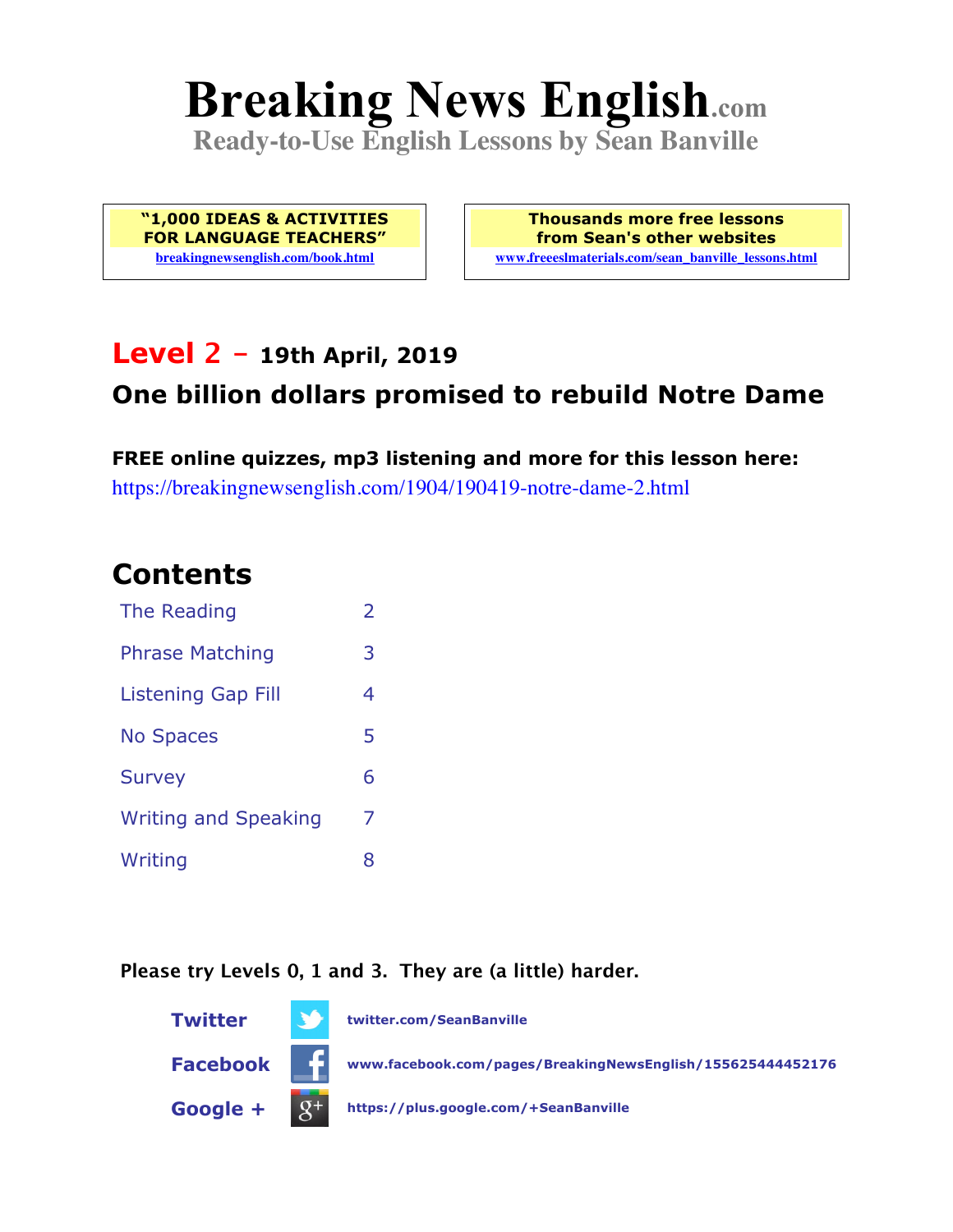# **THE READING**

From https://breakingnewsenglish.com/1904/190419-notre-dame-2.html

People donated over one billion dollars to rebuild Paris' Notre Dame cathedral. The 850-year-old cathedral was badly damaged in a fire. The UNESCO World Heritage site is one of France's most important buildings. Wealthy people from all over the world gave hundreds of millions of dollars to help the cathedral. French president Emmanuel Macron told the nation that he would make sure the rebuilding would be finished within five years. This would be in time for the 2024 Paris Olympics. However, some architects say it could take decades to rebuild the world-famous landmark.

Some of the donors giving money are French billionaires. They include the owners of the luxury brands Louis Vuitton. The French oil company Total is giving 100 million euros. Computer giant Apple will donate an unknown amount. Its CEO said: "We are heartbroken for...those around the world for whom Notre Dame is a symbol of hope....Apple will be donating to the rebuilding efforts to help restore Notre Dame's precious heritage for future generations." However, many people think the money would be better spent on helping the world's poorer people.

Sources: https://www.**buzzfeednews.com**/article/skbaer/notre-dame-fire-rebuild-pinault-donation-frenchbillionaire https://www.**france24.com**/en/20190416-fundraising-campaigns-multiply-macron-vows-rebuildnotre-dame https://www.**npr.org**/2019/04/16/714116303/donation-pledges-roll-in-for-notre-damesreconstruction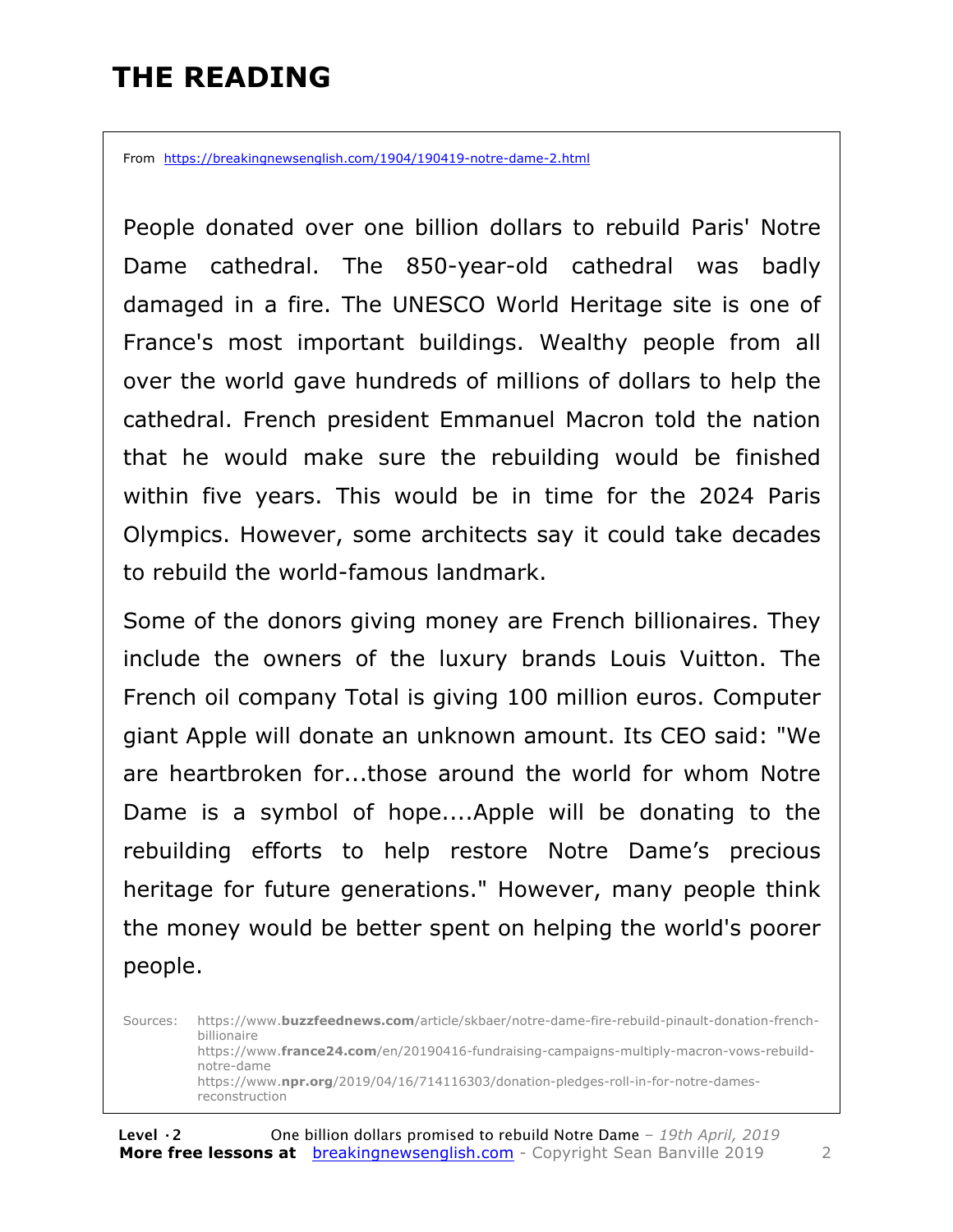# **PHRASE MATCHING**

From https://breakingnewsenglish.com/1904/190419-notre-dame-2.html

#### **PARAGRAPH ONE:**

- 1. People donated
- 2. badly damaged
- 3. one of France's most
- 4. hundreds of millions
- 5. finished
- 6. be in time for the
- 7. some architects say it could take
- 8. rebuild the world-

#### **PARAGRAPH TWO:**

- 1. Some of the donors
- 2. owners of the luxury
- 3. Computer giant
- 4. donate an unknown
- 5. We are heartbroken for those
- 6. Notre Dame's precious
- 7. for future
- 8. helping the
- a. important buildings
- b. decades
- c. within five years
- d. famous landmark
- e. 2024 Paris Olympics
- f. in a fire
- g. over one billion dollars
- h. of dollars
	- a. generations
	- b. amount
	- c. around the world
	- d. world's poorer people
	- e. heritage
	- f. giving money
	- g. Apple
	- h. brands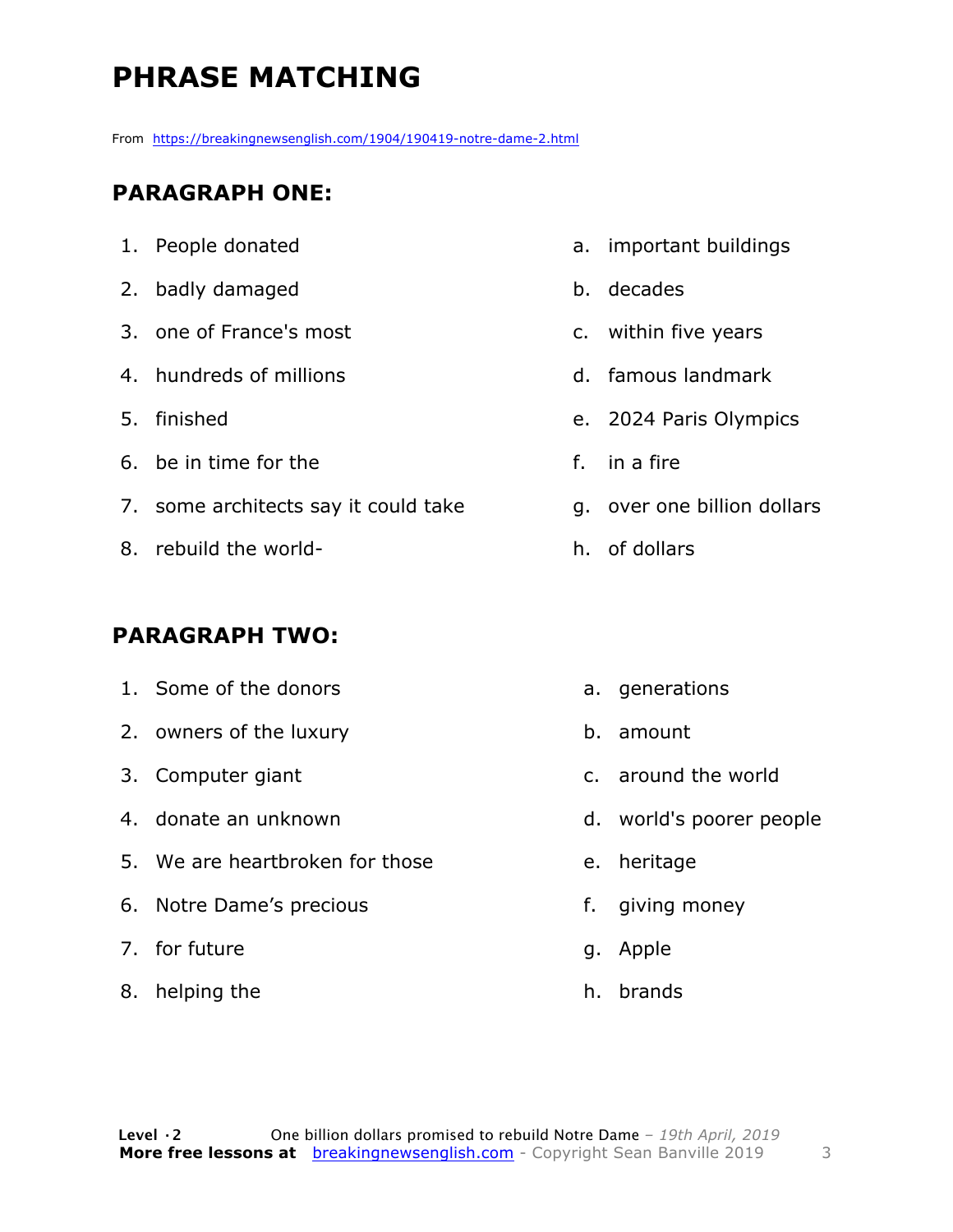# **LISTEN AND FILL IN THE GAPS**

From https://breakingnewsenglish.com/1904/190419-notre-dame-2.html

People donated (1) **Depending Contract and America** dollars to rebuild Paris' Notre Dame cathedral. The 850-year-old cathedral  $(2)$  \_\_\_\_\_\_\_\_\_\_\_\_\_\_\_\_\_\_\_\_\_\_\_\_\_\_ in a fire. The UNESCO World Heritage site is one of France's  $(3)$  \_\_\_\_\_\_\_\_\_\_\_\_\_\_\_\_\_\_\_\_\_\_. Wealthy people from all over the world gave hundreds of millions of dollars to (4) \_\_\_\_\_\_\_\_\_\_\_\_\_\_\_\_\_\_\_. French president Emmanuel Macron told the nation that he would make sure the rebuilding  $(5)$   $\qquad \qquad$  within five years. This would be in time for the 2024 Paris Olympics. However, some architects say it could take decades to rebuild the (6) \_\_\_\_\_\_\_\_\_\_\_\_\_\_\_\_\_\_\_\_\_\_\_\_\_.

Some of the (7) \_\_\_\_\_\_\_\_\_\_\_\_\_\_\_\_\_\_\_ are French billionaires. They include the owners of (8) \_\_\_\_\_\_\_\_\_\_\_\_\_\_\_\_\_\_\_\_\_\_\_\_\_\_\_\_\_\_\_\_\_ Louis Vuitton. The French oil company Total is giving 100 million euros. Computer giant Apple will donate (9) \_\_\_\_\_\_\_\_\_\_\_\_\_\_\_\_\_\_\_\_\_\_\_. Its CEO said: "We are heartbroken for...those around the world for whom Notre Dame is a (10) **Dame is a (10) Example will be donating to** the rebuilding efforts to help restore Notre Dame's (11) \_\_\_\_\_\_\_\_\_\_\_\_\_\_\_\_\_\_\_ future generations." However, many people think the money would be better  $(12)$ the world's poorer people.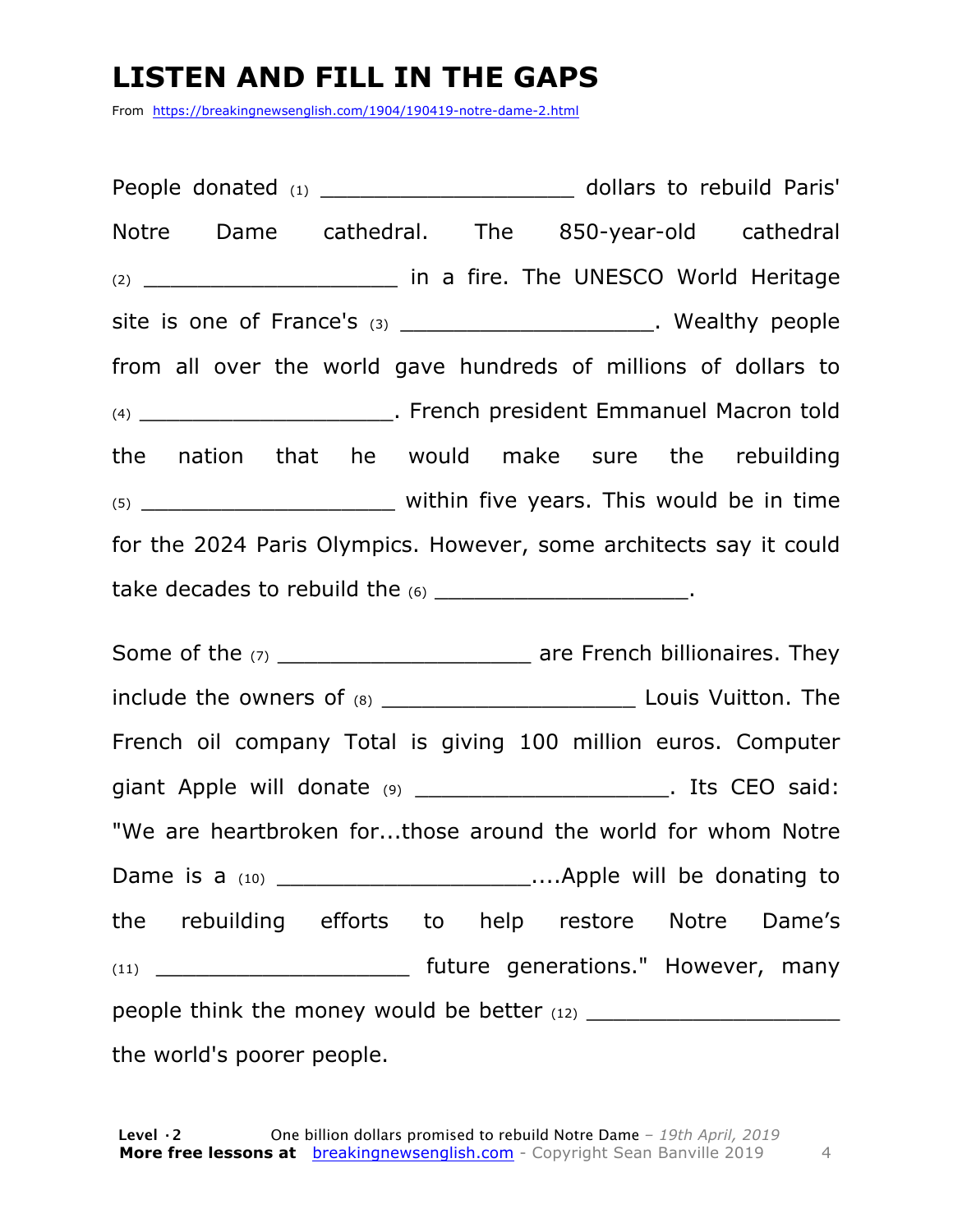# **PUT A SLASH ( / )WHERE THE SPACES ARE**

From https://breakingnewsenglish.com/1904/190419-notre-dame-2.html

PeopledonatedoveronebilliondollarstorebuildParis'NotreDamecathe dral.The850-year-oldcathedralwasbadlydamagedinafire.TheUNES COWorldHeritagesiteisoneofFrance'smostimportantbuildings.Wealt hypeoplefromallovertheworldgavehundredsofmillionsofdollarstohel pthecathedral.FrenchpresidentEmmanuelMacrontoldthenationthat hewouldmakesuretherebuildingwouldbefinishedwithinfiveyears.Thi swouldbeintimeforthe2024ParisOlympics.However,somearchitects sayitcouldtakedecadestorebuildtheworld-famouslandmark.Som eofthedonorsgivingmoneyareFrenchbillionaires.Theyincludetheow nersoftheluxurybrandsLouisVuitton.TheFrenchoilcompanyTotalisgi ving100millioneuros.ComputergiantApplewilldonateanunknownam ount.ItsCEOsaid:"Weareheartbrokenfor...thosearoundtheworldfor whomNotreDameisasymbolofhope....Applewillbedonatingtothereb uildingeffortstohelprestoreNotreDame'spreciousheritageforfutureg enerations."However,manypeoplethinkthemoneywouldbebetter spentonhelpingtheworld'spoorerpeople.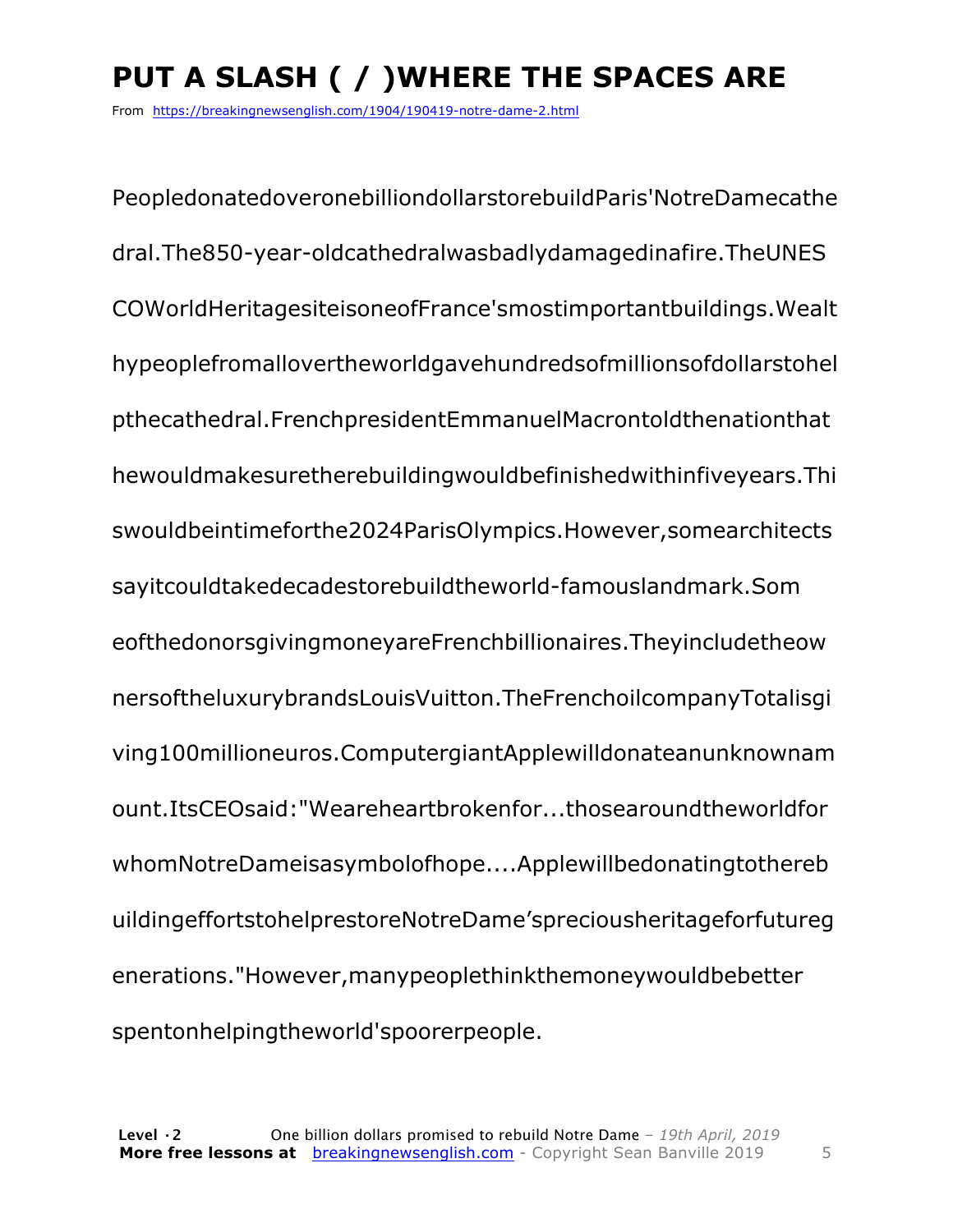# **NOTRE DAME SURVEY**

From https://breakingnewsenglish.com/1904/190419-notre-dame-4.html

Write five GOOD questions about Notre Dame in the table. Do this in pairs. Each student must write the questions on his / her own paper.

When you have finished, interview other students. Write down their answers.

|      | STUDENT 1 | STUDENT 2 | STUDENT 3 |
|------|-----------|-----------|-----------|
| Q.1. |           |           |           |
| Q.2. |           |           |           |
| Q.3. |           |           |           |
| Q.4. |           |           |           |
| Q.5. |           |           |           |

- Now return to your original partner and share and talk about what you found out. Change partners often.
- Make mini-presentations to other groups on your findings.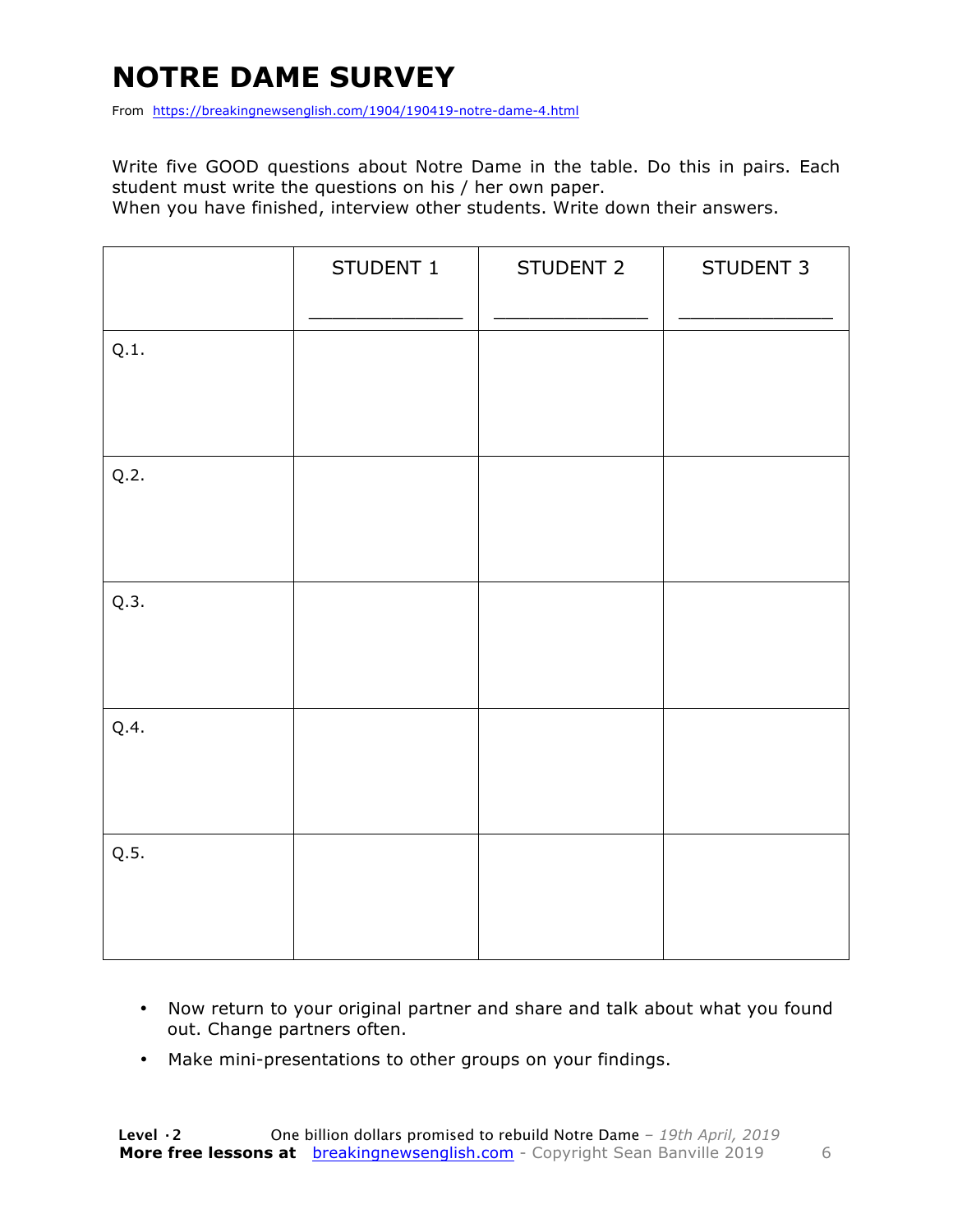### **WRITE QUESTIONS & ASK YOUR PARTNER(S)**

Student A: Do not show these to your speaking partner(s).

| a) |  |  |
|----|--|--|
| b) |  |  |
| c) |  |  |
| d) |  |  |
| e) |  |  |
| f) |  |  |
|    |  |  |

*One billion dollars promised to rebuild Notre Dame – 19th April, 2019* More free lessons at breakingnewsenglish.com

# **WRITE QUESTIONS & ASK YOUR PARTNER(S)**

-----------------------------------------------------------------------------

Student B: Do not show these to your speaking partner(s).

| a) |  |  |
|----|--|--|
| b) |  |  |
| c) |  |  |
| d) |  |  |
| e) |  |  |
| f) |  |  |
|    |  |  |